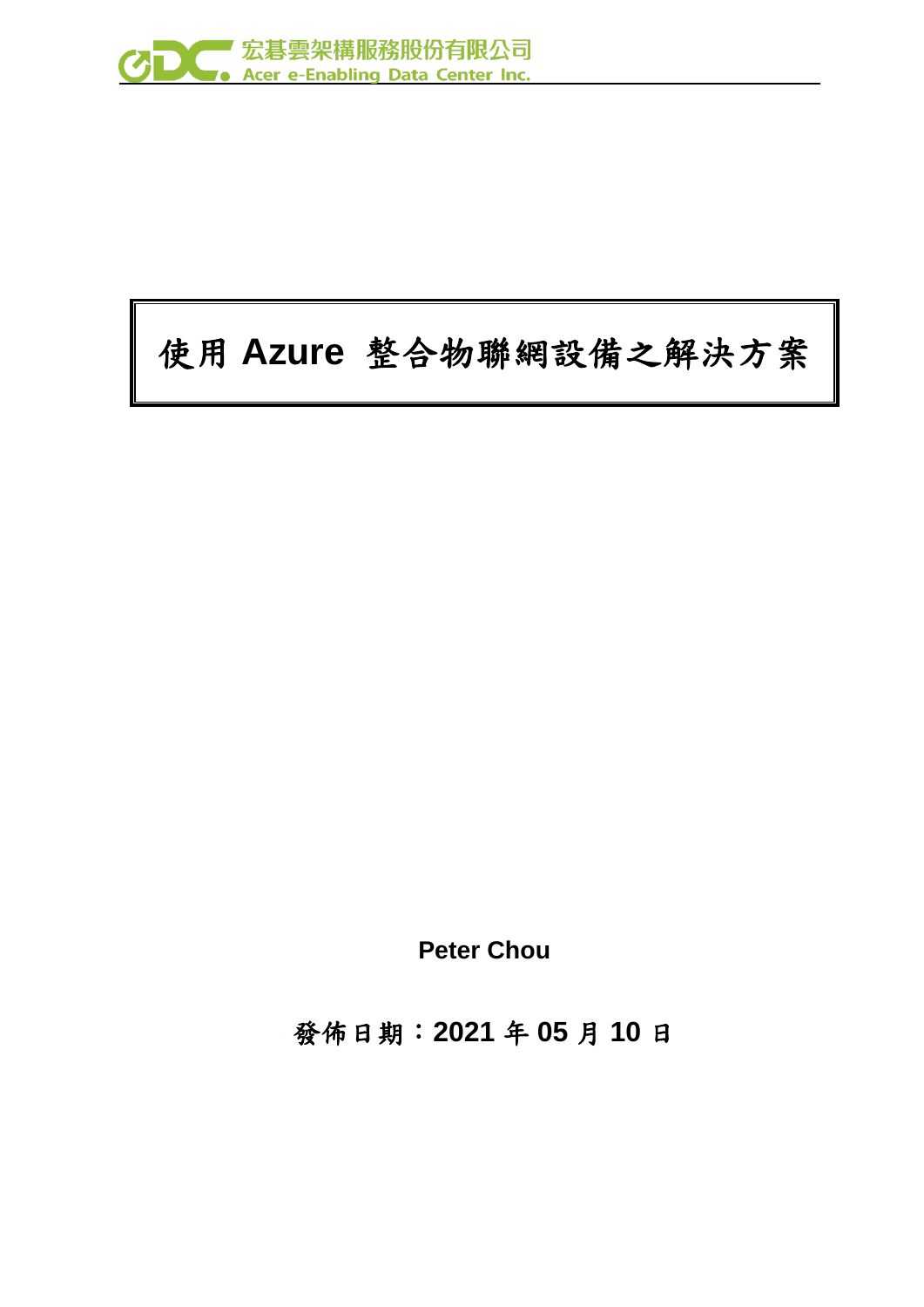

物聯網設備種類及技術日新月異,根據研調機構 IoT Analytics 在 2020 年的研究 報告(Top 10 IoT applications in 2020), 舉凡交通運輸、能源、零售、智慧城 市、醫療保健、供應鏈、智慧農業、智慧建築等,皆有相關之應用。

| IOT ANALYTICS                    |                                                      | Insights that empower you to understand IoT markets |                    |
|----------------------------------|------------------------------------------------------|-----------------------------------------------------|--------------------|
|                                  | Top 10 IoT Application areas 2020                    |                                                     |                    |
|                                  | Global share of Enterprise IoT projects <sup>1</sup> |                                                     | Trend <sup>2</sup> |
| Manufacturing / Industrial       |                                                      | 22%                                                 |                    |
| <b>Transportation / Mobility</b> |                                                      | 15%                                                 |                    |
| Energy                           | 14%                                                  |                                                     |                    |
| 囲<br>Retail                      | 12%                                                  |                                                     |                    |
| <b>Cities</b>                    | 12%                                                  |                                                     |                    |
| Healthcare                       | 9%                                                   |                                                     |                    |
| <b>Supply Chain</b>              | 7%                                                   |                                                     |                    |
| <b>Agriculture</b>               | 4%                                                   |                                                     |                    |
| <b>HI</b><br><b>Buildings</b>    | 3%                                                   |                                                     |                    |
| Other <sup>3</sup>               | 3%                                                   | $N = 1,414$ projects                                |                    |

(引用圖片來源: IoT Analytics)

當這些數量龐大的物聯網設備在各端點收集資料後,

如何進行大量資料的集中儲存?

如何將這些原始資料經過分析工具,轉化為有價值的數據?

且由於收集的資料數量龐大,如何兼顧成本及效益也是重要的衡量指標。

若以傳統的方式自行建置,上述的需求,至少需要下列元件:

1. 收集各物聯網設備資料的集中閘道。

2. 儲存原始資料的儲存空間。

3. 萃取資料的分析工具及儲存分析資料的資料庫。

4. 呈現結果的報表系統。

從頭打造這些元件,不但曠日費時,且使組織無法專注於真正重要的工作上。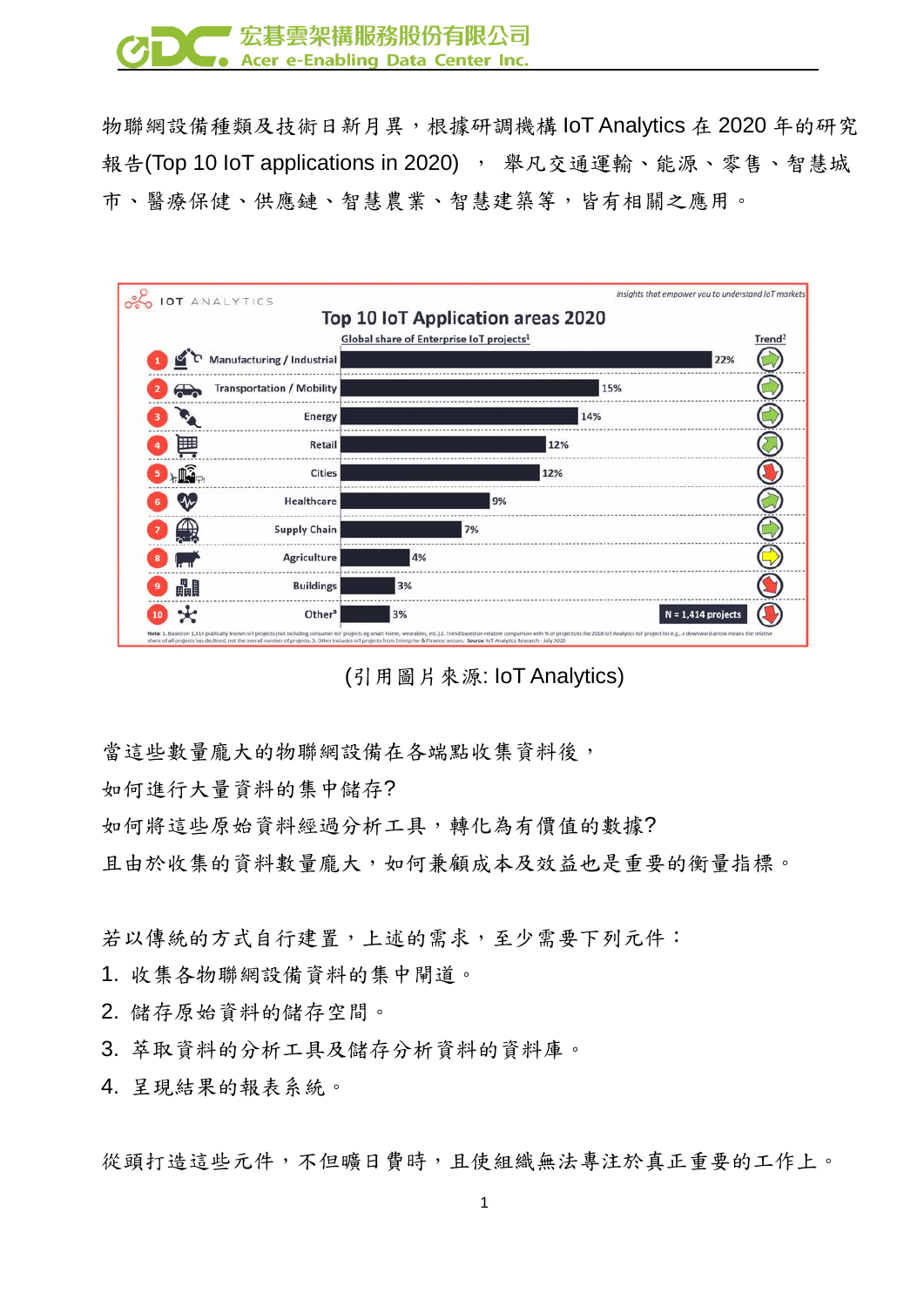

現在利用 Azure 即可快速打造出從物聯網設備資料收集、轉存、分析,並產製 報表的完整解決方案。

這套系統所需使用的 Azure 元件及其扮演角色,如下表:

| 元件                            | 扮演角色         |
|-------------------------------|--------------|
| Azure IoT Hub                 | 物聯網設備資料的集中閘道 |
| <b>Azure Blob Storage</b>     | 儲存原始資料的儲存空間  |
| <b>Azure Stream Analytics</b> | 萃取資料的分析工具    |
| <b>Azure SQL Database</b>     | 儲存分析資料的資料庫   |
| <b>Power BI</b>               | 呈現結果的報表系統    |

將各元件串接形成整個系統的流程,如下圖。

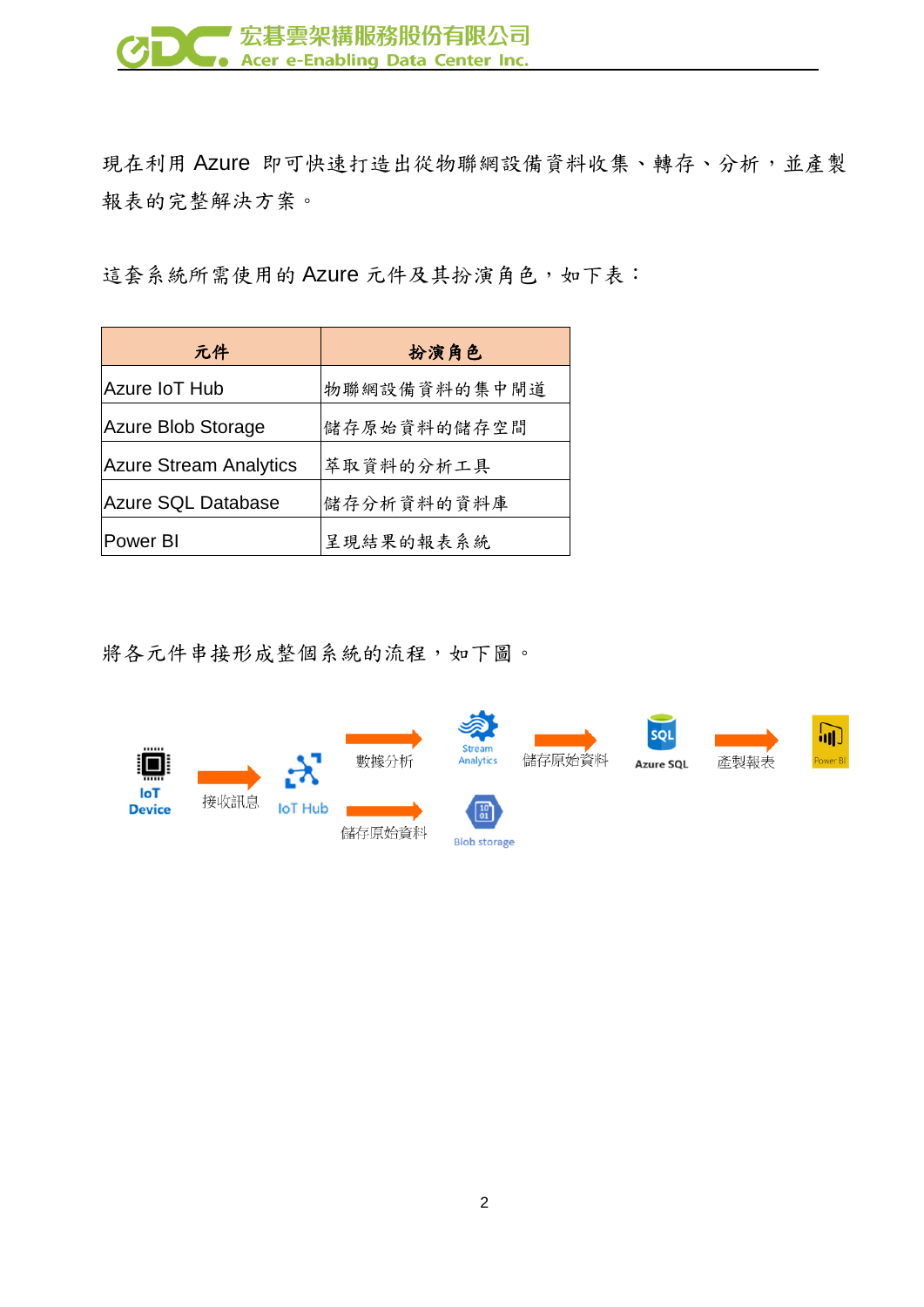

以下說明各元件的建置方式:

#### 1. Azure Blob Storage

建立 Blob Storage 做為儲存原始資料的儲存空間。

(1) 建立 Blob Storage

|                                               | <b>Microsoft Azure</b>                                                                                                                                                                                                                                                                                                                                                                                 |                      | $\varphi$ Search resourc |
|-----------------------------------------------|--------------------------------------------------------------------------------------------------------------------------------------------------------------------------------------------------------------------------------------------------------------------------------------------------------------------------------------------------------------------------------------------------------|----------------------|--------------------------|
|                                               |                                                                                                                                                                                                                                                                                                                                                                                                        | Azure services       |                          |
|                                               |                                                                                                                                                                                                                                                                                                                                                                                                        |                      |                          |
|                                               |                                                                                                                                                                                                                                                                                                                                                                                                        |                      |                          |
|                                               |                                                                                                                                                                                                                                                                                                                                                                                                        | Create a<br>resource | Storage<br>accounts      |
|                                               |                                                                                                                                                                                                                                                                                                                                                                                                        |                      |                          |
|                                               |                                                                                                                                                                                                                                                                                                                                                                                                        |                      |                          |
|                                               |                                                                                                                                                                                                                                                                                                                                                                                                        |                      |                          |
| <b>Microsoft Azure</b>                        | P Search resources, services, and docs (G+/)                                                                                                                                                                                                                                                                                                                                                           |                      |                          |
| Home > Storage accounts >                     |                                                                                                                                                                                                                                                                                                                                                                                                        |                      |                          |
| Create storage account                        |                                                                                                                                                                                                                                                                                                                                                                                                        |                      |                          |
|                                               |                                                                                                                                                                                                                                                                                                                                                                                                        |                      |                          |
| Basics<br>Data protection<br>Networking       | Advanced<br>Tags<br>Review + create<br>Azure Storage is a Microsoft-managed service providing cloud storage that is highly available, secure, durable, scalable,<br>and redundant. Azure Storage includes Azure Blobs (objects), Azure Data Lake Storage Gen2, Azure Files, Azure Queues,<br>and Azure Tables. The cost of your storage account depends on the usage and the options you choose below. |                      |                          |
| Learn more about Azure storage accounts of    |                                                                                                                                                                                                                                                                                                                                                                                                        |                      |                          |
| Project details<br>manage all your resources. | Select the subscription to manage deployed resources and costs. Use resource groups like folders to organize and                                                                                                                                                                                                                                                                                       |                      |                          |
| Subscription *                                |                                                                                                                                                                                                                                                                                                                                                                                                        |                      |                          |
| Resource group *                              |                                                                                                                                                                                                                                                                                                                                                                                                        |                      |                          |
|                                               | <b>Create</b> new                                                                                                                                                                                                                                                                                                                                                                                      |                      |                          |
| Instance details                              |                                                                                                                                                                                                                                                                                                                                                                                                        |                      |                          |
|                                               | The default deployment model is Resource Manager, which supports the latest Azure features. You may choose to deploy<br>using the classic deployment model instead. Choose classic deployment model                                                                                                                                                                                                    |                      |                          |
| Storage account name * 0                      |                                                                                                                                                                                                                                                                                                                                                                                                        |                      |                          |
| Location *                                    | (Asia Pacific) East Asia                                                                                                                                                                                                                                                                                                                                                                               |                      |                          |
| Performance ©                                 | $\odot$ Standard $\bigcirc$ Premium                                                                                                                                                                                                                                                                                                                                                                    |                      |                          |
| Account kind ©                                | StorageV2 (general purpose v2)                                                                                                                                                                                                                                                                                                                                                                         |                      |                          |
| Replication (                                 | Read-access geo-redundant storage (RA-GRS)                                                                                                                                                                                                                                                                                                                                                             |                      |                          |
|                                               |                                                                                                                                                                                                                                                                                                                                                                                                        |                      |                          |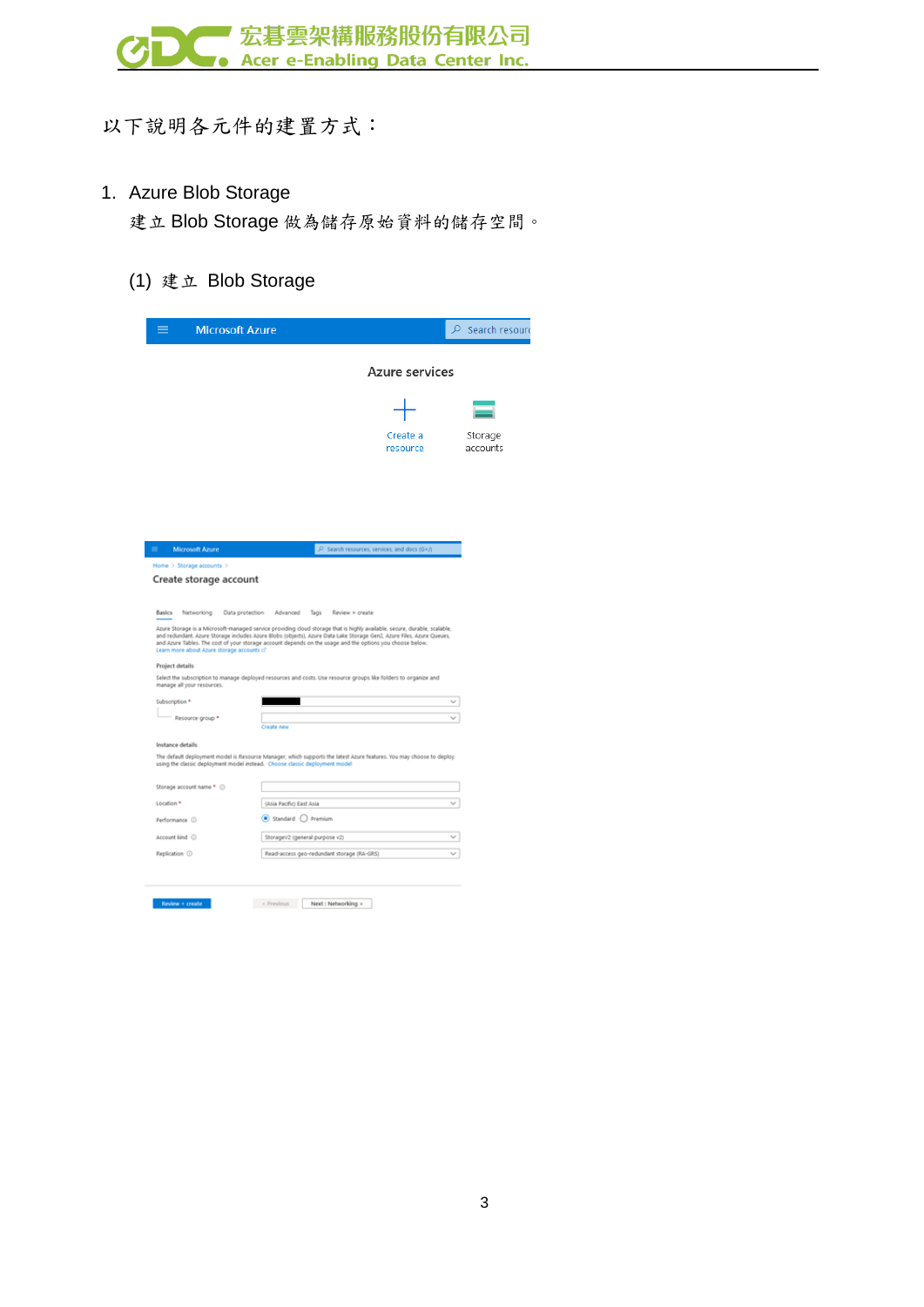

# (2) 新增 container

| <b>Microsoft Azure</b><br>$\equiv$ | $O$ Search resources, services, and docs (G+/)                                                                     |                       | $\boxed{\Sigma}$<br>$\mathbb{F}$ |
|------------------------------------|--------------------------------------------------------------------------------------------------------------------|-----------------------|----------------------------------|
| Home $\ge$ pctestiot               |                                                                                                                    |                       |                                  |
| Storage account                    |                                                                                                                    |                       |                                  |
| $\rho$ Search (Ctrl+/)<br>$\ll$    | + Container $\oplus$ Change access level $\heartsuit$ Restore containers $\vee$ ( ) Refresh $\parallel$ III Delete |                       |                                  |
| Access keys                        | $\land$<br>Search containers by prefix                                                                             |                       | ۰<br>-SI                         |
| Geo-replication                    |                                                                                                                    |                       |                                  |
| CORS <sub>2</sub>                  | Name                                                                                                               | <b>Last modified</b>  | Public access level              |
| Configuration                      | iotapctest13container                                                                                              | 1/5/2021, 12:00:59 PM | Private                          |
| A Encryption                       |                                                                                                                    |                       |                                  |
| Shared access signature            |                                                                                                                    |                       |                                  |
| Networking                         |                                                                                                                    |                       |                                  |
| <b>O</b> Security                  |                                                                                                                    |                       |                                  |
| <b>E</b> Static website            |                                                                                                                    |                       |                                  |
| Properties                         |                                                                                                                    |                       |                                  |
| $A$ Locks                          |                                                                                                                    |                       |                                  |
| Blob service                       |                                                                                                                    |                       |                                  |
| $\equiv$ Containers                |                                                                                                                    |                       |                                  |
| Custom domain                      |                                                                                                                    |                       |                                  |
| Data protection                    |                                                                                                                    |                       |                                  |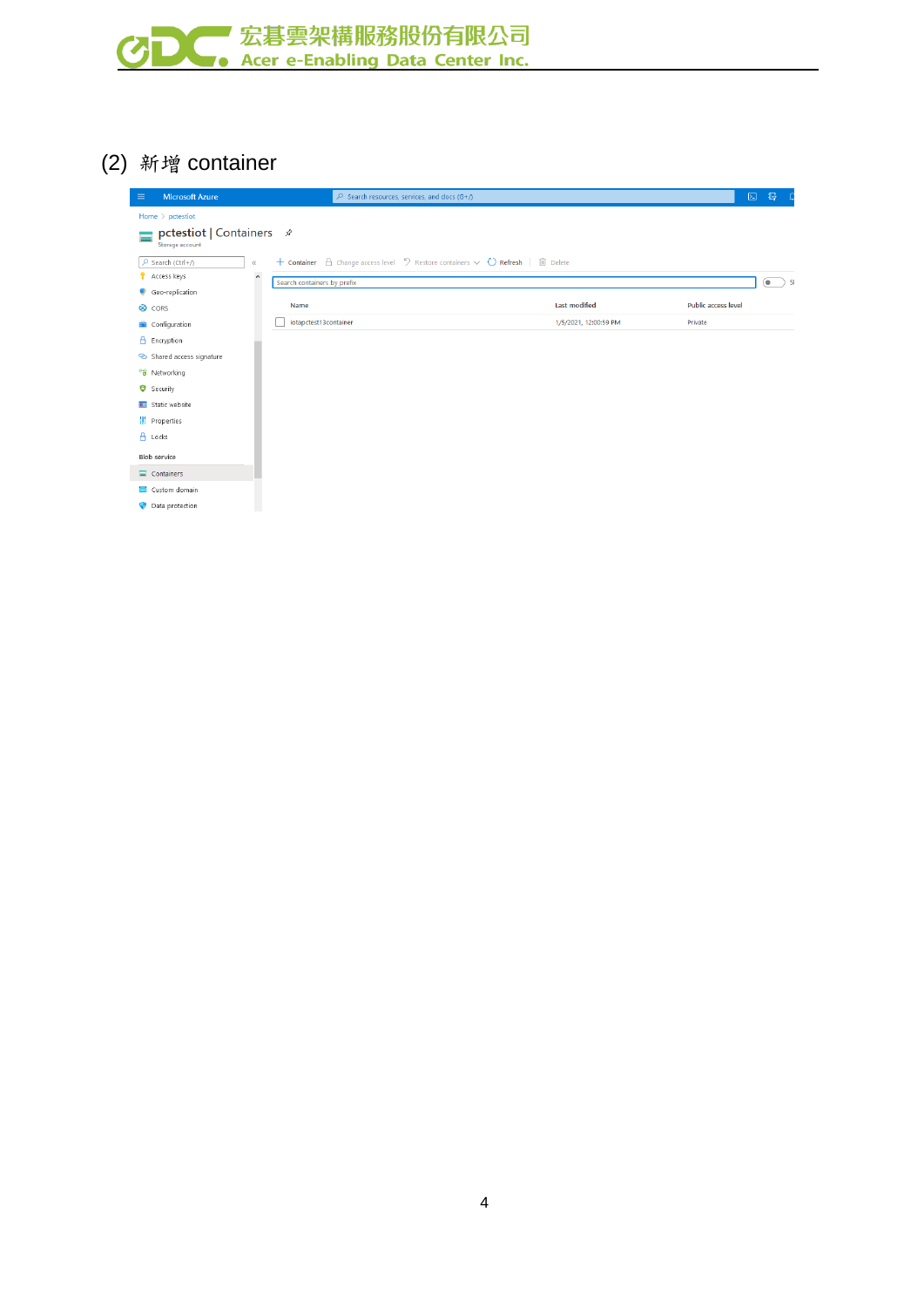2. Azure IoT Hub

Azure IoT Hub 可讓大量的 IoT 裝置集中傳送資料到 Azure,並將資料轉存到 Azure 的儲 存體(目前支援將資料寫入 JSON 或 AVRO 格式的 Blob 儲存體)或其他應用。

簡而言之,IoT Hub 是負責管理與連接物聯網裝置並協助蒐集、處理從物聯網裝置上所產 生資料的元件。

(1) 建立 IoT Hub

| <b>Microsoft Azure</b>                            |                                                                                                                                                                                                                        | $\rho$ Search resourd  |
|---------------------------------------------------|------------------------------------------------------------------------------------------------------------------------------------------------------------------------------------------------------------------------|------------------------|
|                                                   | Azure services                                                                                                                                                                                                         |                        |
|                                                   |                                                                                                                                                                                                                        | $\boldsymbol{\lambda}$ |
|                                                   | Create a<br>resource                                                                                                                                                                                                   | <b>IoT Hub</b>         |
|                                                   |                                                                                                                                                                                                                        |                        |
| <b>Microsoft Azure</b><br>Ξ                       | C Search resources, services, and docs (G+/)                                                                                                                                                                           |                        |
| Home > IoT Hub ><br>loT hub<br>Microsoft          |                                                                                                                                                                                                                        |                        |
| <b>Basics</b><br>Networking<br>Management         | Tags<br>Review + create                                                                                                                                                                                                |                        |
| Project details<br>organize and manage resources. | Create an IoT hub to help you connect, monitor, and manage billions of your IoT assets. Learn more<br>Choose the subscription you'll use to manage deployments and costs. Use resource groups like folders to help you |                        |
| Subscription * 1                                  |                                                                                                                                                                                                                        |                        |
| Resource group * ©                                | Create new                                                                                                                                                                                                             |                        |
| Region * O                                        | East US                                                                                                                                                                                                                | $\checkmark$           |
|                                                   |                                                                                                                                                                                                                        |                        |

**Review + create** < Previous Next: Networking > Automation options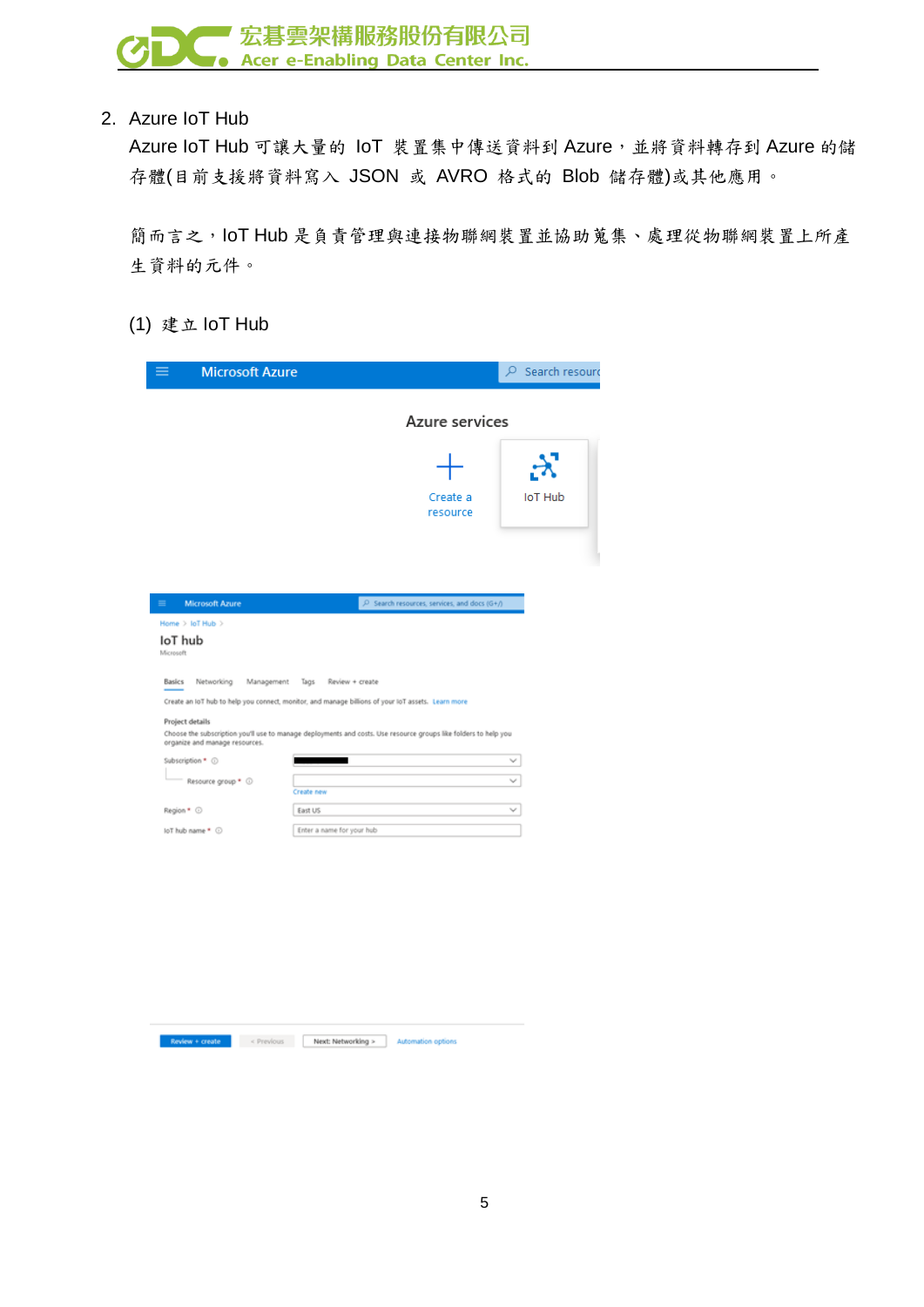

(2) 設定資料流,分別導向 Blob storage 及 Event 端點

| <b>Microsoft Azure</b>                      | $O$ Search resources, services, and docs (G+/)                                     |                                                                                                                       |                      |                                                                                                                                                                                                                   | 8 8 9 8 7 9            |
|---------------------------------------------|------------------------------------------------------------------------------------|-----------------------------------------------------------------------------------------------------------------------|----------------------|-------------------------------------------------------------------------------------------------------------------------------------------------------------------------------------------------------------------|------------------------|
| Home > IoT Hub > iotapctest13               |                                                                                    |                                                                                                                       |                      |                                                                                                                                                                                                                   |                        |
| <b>InT</b> Hub                              | Let iotapctest13   Message routing $\mathcal{R}$                                   |                                                                                                                       |                      |                                                                                                                                                                                                                   |                        |
| P Search (Ctrl+/)<br>snared access policies | $\alpha$<br>Send data from your devices to endpoints that you choose.<br>$\lambda$ |                                                                                                                       |                      |                                                                                                                                                                                                                   |                        |
| & Identity                                  | <b>Custom endpoints</b><br>Routes                                                  | Enrich messages                                                                                                       |                      |                                                                                                                                                                                                                   |                        |
| <b>O</b> Pricing and scale                  |                                                                                    |                                                                                                                       |                      |                                                                                                                                                                                                                   |                        |
| Networking                                  |                                                                                    |                                                                                                                       |                      | ↑ Create an endpoint, and then add a route (you can add up to 100 routes from each IoT hub). Since routing is based on a matching query, a message can be sent to multiple endpoints. Messages that don't match   |                        |
| Certificates                                |                                                                                    | exist, enabling a fallback route will direct any messages that don't match a route query to that endpoint. Learn more |                      | to messages/events if you've enabled the fallback route. When you create new endpoints and routes, messages stop flowing to the built-in endpoint unless you create a separate route and direct them there. If no |                        |
| <sup>e</sup> - Built-in endpoints           |                                                                                    |                                                                                                                       |                      |                                                                                                                                                                                                                   |                        |
| - Failover                                  | Disable fallback route                                                             |                                                                                                                       |                      |                                                                                                                                                                                                                   |                        |
| <b>三</b> Properties                         | + Add III Test all routes III Delete                                               |                                                                                                                       |                      |                                                                                                                                                                                                                   |                        |
| A Locks                                     | Name                                                                               | <b>Data Source</b>                                                                                                    | <b>Routing Query</b> | <b>Endpoint</b>                                                                                                                                                                                                   | Enabled                |
| Explorers                                   | iotapctest13route1                                                                 | DeviceMessages                                                                                                        | true                 | iotapctest13storage                                                                                                                                                                                               | Message flow 1<br>true |
| Query explorer                              | otapctest13event                                                                   | <b>DeviceMessages</b>                                                                                                 | true                 | events                                                                                                                                                                                                            | Message flow 2<br>true |
|                                             |                                                                                    |                                                                                                                       |                      |                                                                                                                                                                                                                   |                        |
| loT devices                                 |                                                                                    |                                                                                                                       |                      |                                                                                                                                                                                                                   |                        |
| Automatic Device Management                 |                                                                                    |                                                                                                                       |                      |                                                                                                                                                                                                                   |                        |
| <b>SR</b> IoT Edge                          |                                                                                    |                                                                                                                       |                      |                                                                                                                                                                                                                   |                        |
| ● IoT device configuration                  |                                                                                    |                                                                                                                       |                      |                                                                                                                                                                                                                   |                        |
| Messaging                                   |                                                                                    |                                                                                                                       |                      |                                                                                                                                                                                                                   |                        |
| File upload                                 |                                                                                    |                                                                                                                       |                      |                                                                                                                                                                                                                   |                        |
|                                             |                                                                                    |                                                                                                                       |                      |                                                                                                                                                                                                                   |                        |

## (3) 建立 IoT devices

ľ

| $\equiv$ | <b>Microsoft Azure</b>                                         |                                                      | $\mathcal{P}$ Search resources, services, and docs (G+/)  |               |              |                          |                            |                               | $\boxed{\Sigma}$ |
|----------|----------------------------------------------------------------|------------------------------------------------------|-----------------------------------------------------------|---------------|--------------|--------------------------|----------------------------|-------------------------------|------------------|
|          | Home $>$ IoT Hub $>$ iotapctest13                              |                                                      |                                                           |               |              |                          |                            |                               |                  |
| $\gg$    | iotapctest13   IoT devices $\mathcal{\hat{P}}$<br>▣<br>loT Hub |                                                      |                                                           |               |              |                          |                            |                               |                  |
|          | $\rho$ Search (Ctrl+/)                                         | $+$ New $\circ$ Refresh $\mathbb{F}$ Delete<br>$\ll$ |                                                           |               |              |                          |                            |                               |                  |
|          | ₹ <sup>→</sup> Networking                                      | $\land$                                              |                                                           |               |              |                          |                            |                               |                  |
|          | <b>Certificates</b>                                            |                                                      | View, create, delete, and update devices in your loT Hub. |               |              |                          |                            |                               |                  |
|          | Built-in endpoints<br>$\bullet$                                |                                                      | Field                                                     |               |              | Operator                 | Value                      |                               |                  |
|          | - <sup>*</sup> Failover                                        | $+$<br>$\times$                                      | select or enter a property name                           |               | $\checkmark$ | $\equiv$<br>$\checkmark$ | specify constraint value   |                               |                  |
|          | 출 Properties                                                   | $+$ Add a new clause                                 |                                                           |               |              |                          |                            |                               |                  |
|          | $A$ Locks                                                      | Query devices                                        |                                                           |               |              |                          |                            | Switch to query editor        |                  |
|          | Explorers                                                      |                                                      |                                                           |               |              |                          |                            |                               |                  |
|          | Query explorer                                                 |                                                      | Device ID                                                 | <b>Status</b> |              | Last Status Update (UTC) | <b>Authentication Type</b> | Cloud to Device Message Count |                  |
|          | loT devices                                                    |                                                      |                                                           | Enabled       |              |                          |                            |                               |                  |
|          | Automatic Device Management                                    |                                                      | iotapctest13device1                                       |               | н.           |                          | Sas                        | $\mathbf 0$                   |                  |

建立 IoT Device 後,使用 azure command 可取得連接資訊,

將此連接資訊設定於 IoT 設備上,即可讓 IoT 設備與 IoT Hub 建立連結

並進行資料傳送。

取得連接資訊的 Azure command 語法範例如下:

az iot hub device-identity connection-string show --hub-name IoT-Hub-name

--device-id IoT-Hub-DeviceID –output table

peter@Azure:~\$ az iot hub device-identity connection-string show --hub-name iotapctest13 --device-id iotapctest13device1 --output table ConnectionString HostName=iotapctest13.azure-devices.net;DeviceId=iotapctest13device1;SharedAccessKey=qS1dKehLSHP2PvCJbzVjZ+Ru60YV36U6HXH3cuG/9jA=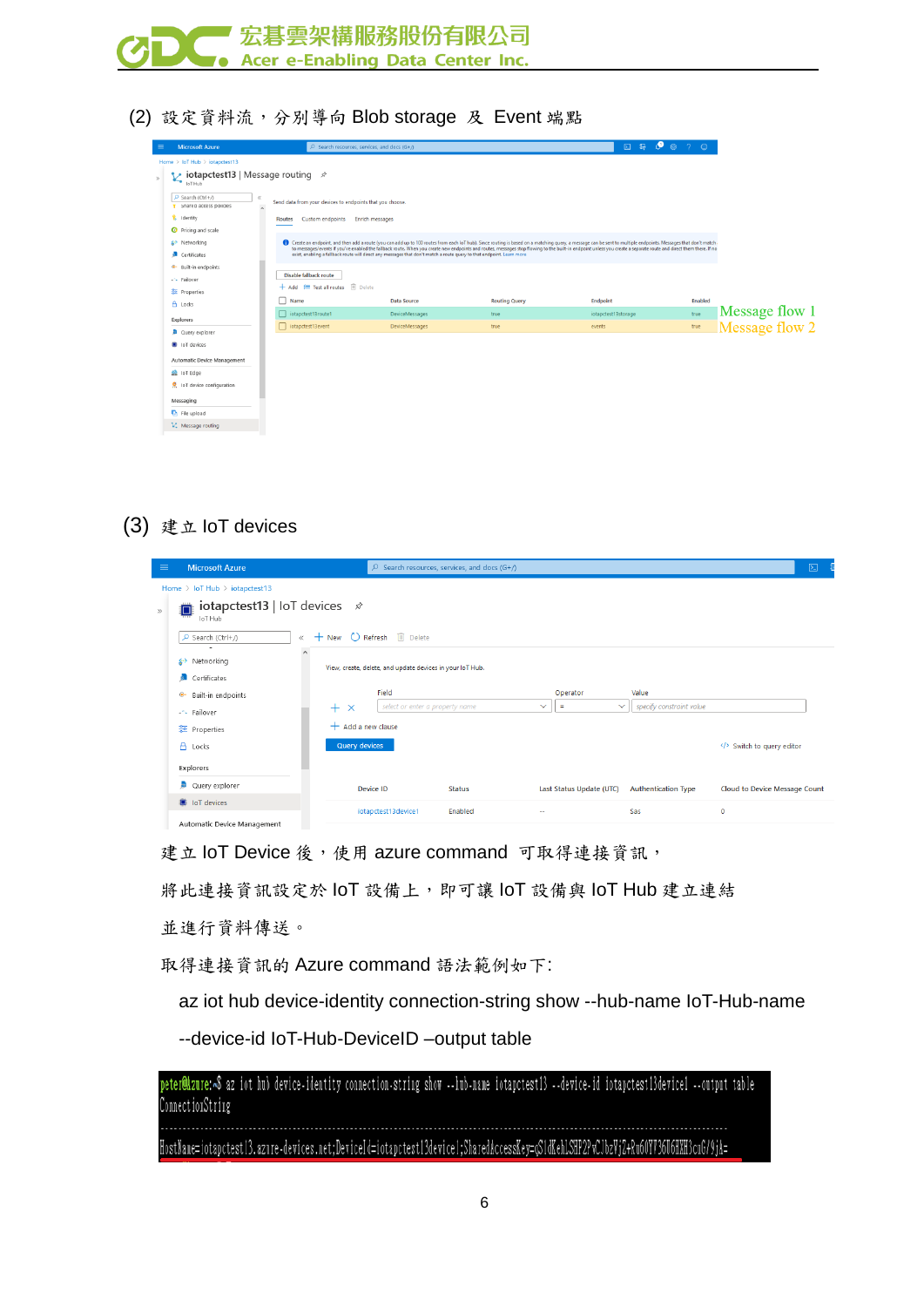(4) 確認資料已接收

 在 container 中會依資料收到的日期時間,做為階層式架構的資料夾名稱, 在本案例中,存放的是 json 格式的檔案。

| ٠<br><b>Microsoft Azure</b>        | $D$ Search resources, services, and docs (G+/)                            |                                                                                                                                                                                        |
|------------------------------------|---------------------------------------------------------------------------|----------------------------------------------------------------------------------------------------------------------------------------------------------------------------------------|
| Home $>$ pctestiot $>$             |                                                                           |                                                                                                                                                                                        |
| iotapctest13container<br>Container |                                                                           |                                                                                                                                                                                        |
| P Search (Ctrl+/)                  | $\ll$                                                                     | $\overline{\uparrow}$ Upload $\bigoplus$ Change access level $\bigcirc$ Refresh $\big $ $\bigcirc$ Delete $\big $ $\rightleftarrows$ Change tier $\big $ of Acquire lease of Break lea |
| <b>D</b> Overview                  | Authentication method: Access key (Smitch to Azure AD User Account)       |                                                                                                                                                                                        |
| PR Access Control (IAM)            | Location: iotapctest13container / iotapctest13 / 02 / 2021 / 01 / 13 / 19 |                                                                                                                                                                                        |
| Settings                           | Search blobs by prefix (case-sensitive)                                   |                                                                                                                                                                                        |
| <b>T</b> Access policy             | Name                                                                      | Modified                                                                                                                                                                               |
| II Properties                      | $\Box$ in $\Box$                                                          |                                                                                                                                                                                        |
| Metadata                           | $\Box$ $\Box$ 12 json                                                     | 1/14/2021, 3:13:41 AM                                                                                                                                                                  |
|                                    | $\Box$ $\Box$ 37.json                                                     | 1/14/2021, 3:38:41 AM                                                                                                                                                                  |
|                                    | $\Box$ $\Box$ 45.json                                                     | 1/14/2021, 3:46:42 AM                                                                                                                                                                  |
|                                    | $\Box$ $\Box$ 47.json                                                     | 1/14/2021, 3:48:42 AM                                                                                                                                                                  |
|                                    | $\Box$ $\Box$ 49.json                                                     | 1/14/2021, 3:50:42 AM                                                                                                                                                                  |
|                                    | $\Box$ $\Box$ 52.json                                                     | 1/14/2021, 3:53:42 AM                                                                                                                                                                  |
|                                    | $\Box$ $\Box$ 55.json                                                     | 1/14/2021, 3:56:42 AM                                                                                                                                                                  |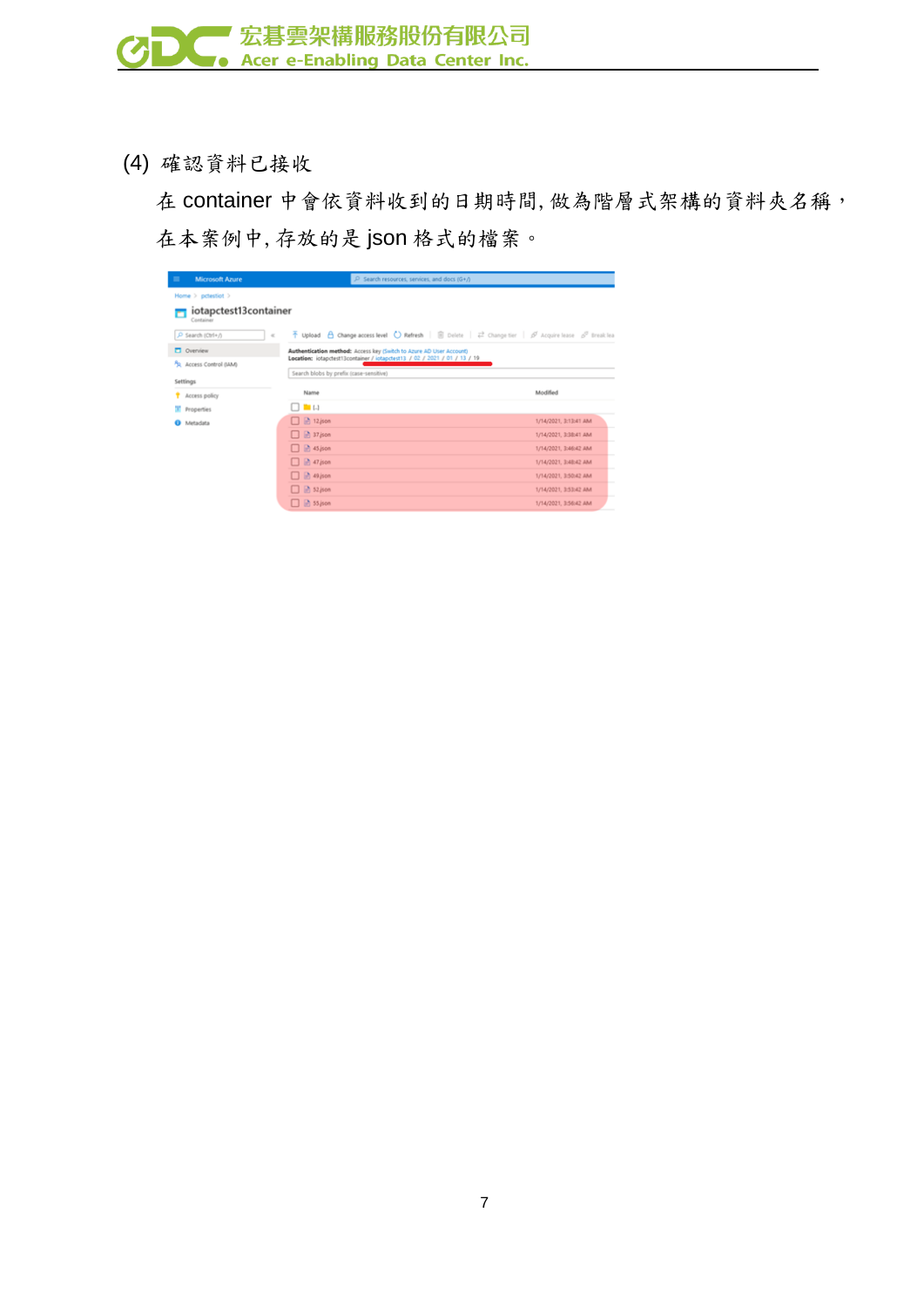

#### 3. Azure SQL Database

建立 SQL Database 以儲存分析後的資料。

#### (1) 建立 SQL Database

| <b>Microsoft Azure</b>                                                                                                                                                                          |                                                                               |                 |                                                | $\rho$ Search resou |
|-------------------------------------------------------------------------------------------------------------------------------------------------------------------------------------------------|-------------------------------------------------------------------------------|-----------------|------------------------------------------------|---------------------|
|                                                                                                                                                                                                 |                                                                               |                 | Azure services                                 |                     |
|                                                                                                                                                                                                 |                                                                               |                 |                                                |                     |
|                                                                                                                                                                                                 |                                                                               |                 | Create a<br>resource                           | SQL databases       |
|                                                                                                                                                                                                 |                                                                               |                 |                                                |                     |
| ۰<br><b>Microsoft Azure</b>                                                                                                                                                                     |                                                                               |                 | , P Search resources, services, and docs (G+/) |                     |
| Home > SQL databases ><br>Create SQL Database<br>Microsoft                                                                                                                                      |                                                                               |                 |                                                |                     |
| Basics<br>Networking<br>Additional settings                                                                                                                                                     | Tags                                                                          | Review + create |                                                |                     |
| Create a SQL database with your preferred configurations. Complete the Basics tab then go to Review + Create to<br>provision with smart defaults, or visit each tab to customize. Learn more L2 |                                                                               |                 |                                                |                     |
| Project details                                                                                                                                                                                 |                                                                               |                 |                                                |                     |
| Select the subscription to manage deployed resources and costs. Use resource groups like folders to organize and<br>manage all your resources.                                                  |                                                                               |                 |                                                |                     |
| Subscription * O                                                                                                                                                                                |                                                                               |                 |                                                |                     |
| Resource group * ©                                                                                                                                                                              | loTDemo<br>Create new                                                         |                 |                                                |                     |
| Database details                                                                                                                                                                                |                                                                               |                 |                                                |                     |
| Enter required settings for this database, including picking a logical server and configuring the compute and storage<br>resources                                                              |                                                                               |                 |                                                |                     |
| Database name *                                                                                                                                                                                 | Enter database name                                                           |                 |                                                |                     |
| Server * ©                                                                                                                                                                                      | iotapctestdbserver (East Asia)<br>Create new                                  |                 |                                                |                     |
| Want to use SQL elastic pool? * ©                                                                                                                                                               | ○ Yes ● No                                                                    |                 |                                                |                     |
| Compute + storage * ©                                                                                                                                                                           | <b>General Purpose</b><br>Gen5, 2 vCores, 32 GB storage<br>Configure database |                 |                                                |                     |
| Backup storage redundancy                                                                                                                                                                       |                                                                               |                 |                                                |                     |
| Next : Networking >                                                                                                                                                                             |                                                                               |                 |                                                |                     |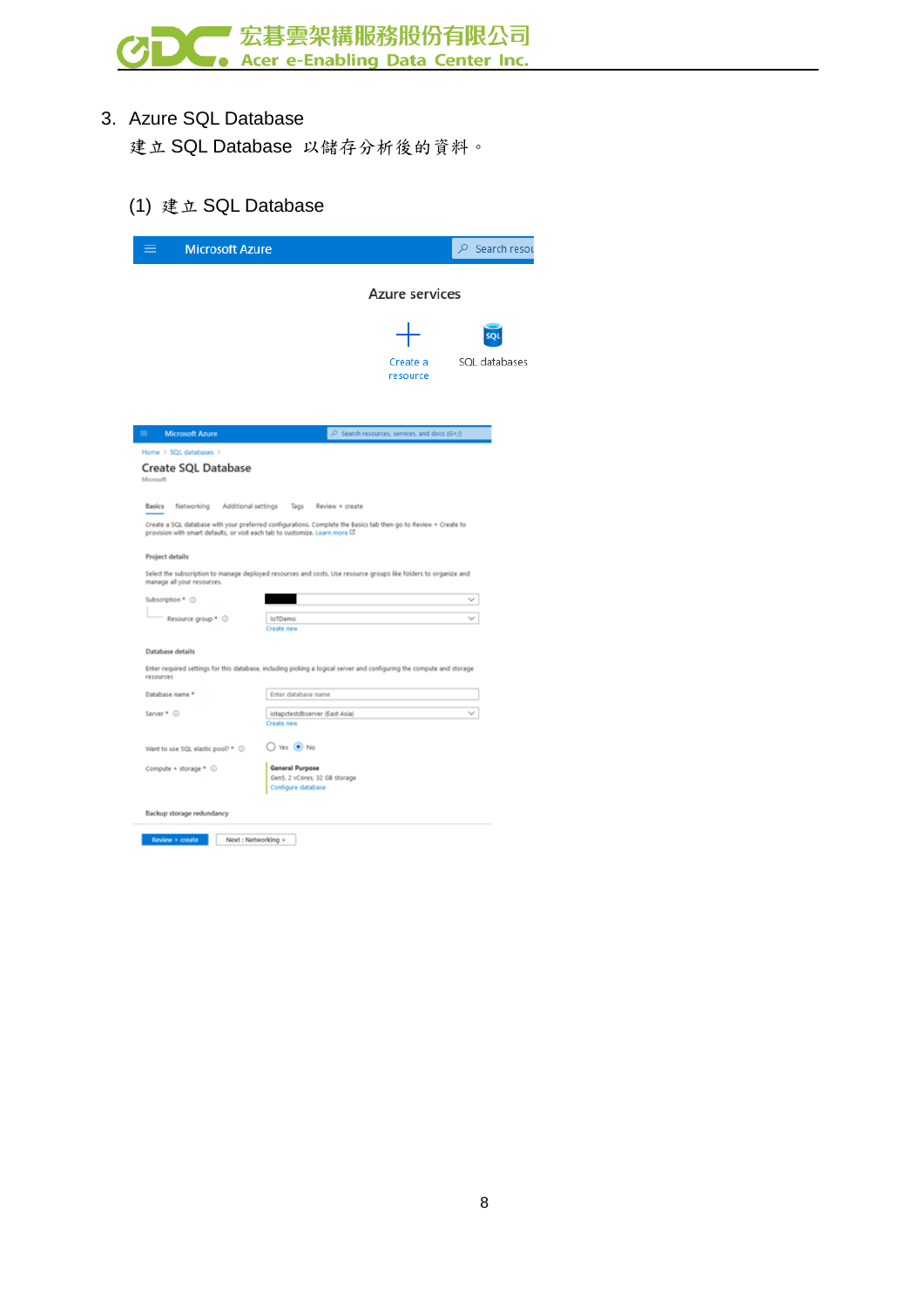### 4. Azure Stream Analytics

Azure Stream Analytics 是即時分析與處理複雜事件的引擎,主要用來同時分析和處理多個 來源的串流資料。 可以從多個輸入來源中擷取資訊,並觸發動作啟動工作流程。 在本案例中,使用它來分析資料並轉存到資料庫以供之後使用。

#### (1) 建立 Stream Analytics

| <b>Microsoft Azure</b>                                                          |                      | $\rho$ Search resource   |
|---------------------------------------------------------------------------------|----------------------|--------------------------|
|                                                                                 | Azure services       |                          |
|                                                                                 |                      |                          |
|                                                                                 | Create a<br>resource | Stream<br>Analytics jobs |
| $\equiv$<br><b>Microsoft Azure</b>                                              |                      |                          |
| Home > Stream Analytics jobs ><br>New Stream Analytics job                      |                      |                          |
| This will create a new Stream Analytics job. You will be charge                 |                      |                          |
| Job name *                                                                      |                      |                          |
| Subscription *                                                                  |                      |                          |
| Resource group *                                                                |                      |                          |
| Create new<br>Location *                                                        |                      |                          |
| East Asia                                                                       |                      |                          |
| Hosting environment 1<br>Cloud <sup>2</sup><br>Edge                             |                      |                          |
| Streaming units (1 to 192) 1<br>3<br>----------------------------------         |                      |                          |
| Secure all private data assets needed by this job in my<br>Storage account. (i) |                      |                          |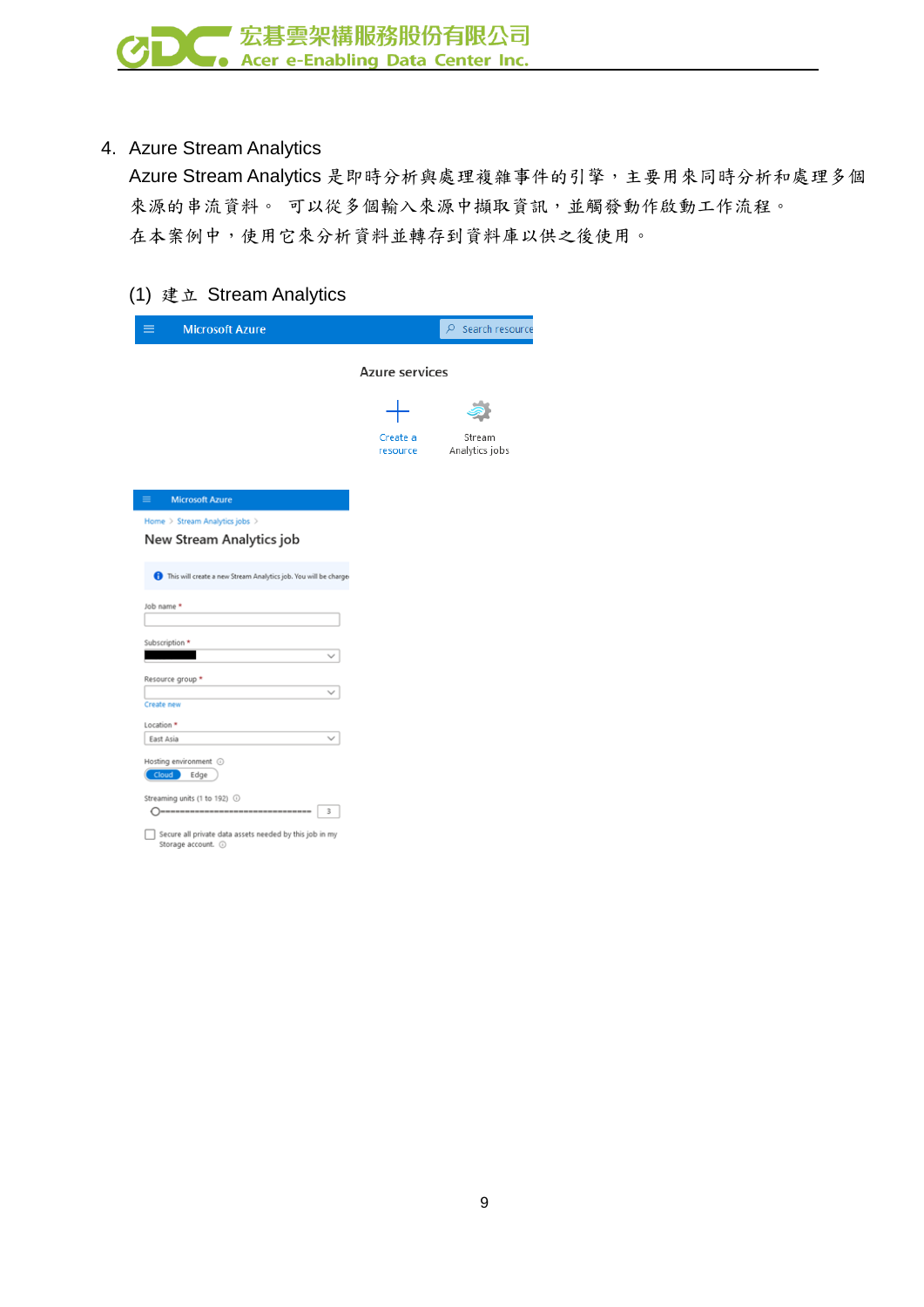

(2) 設定分析條件

建立 Stream Analytics jobs 後,先在 Input 設定來源(本例為 IoT Hub), 並在 Output 設定要轉存資料的目的地(本例為 SQL Database)。 最後,在 Query 條件設定查詢的 SQL 語法條件即完成設定。



Query 範例如下:

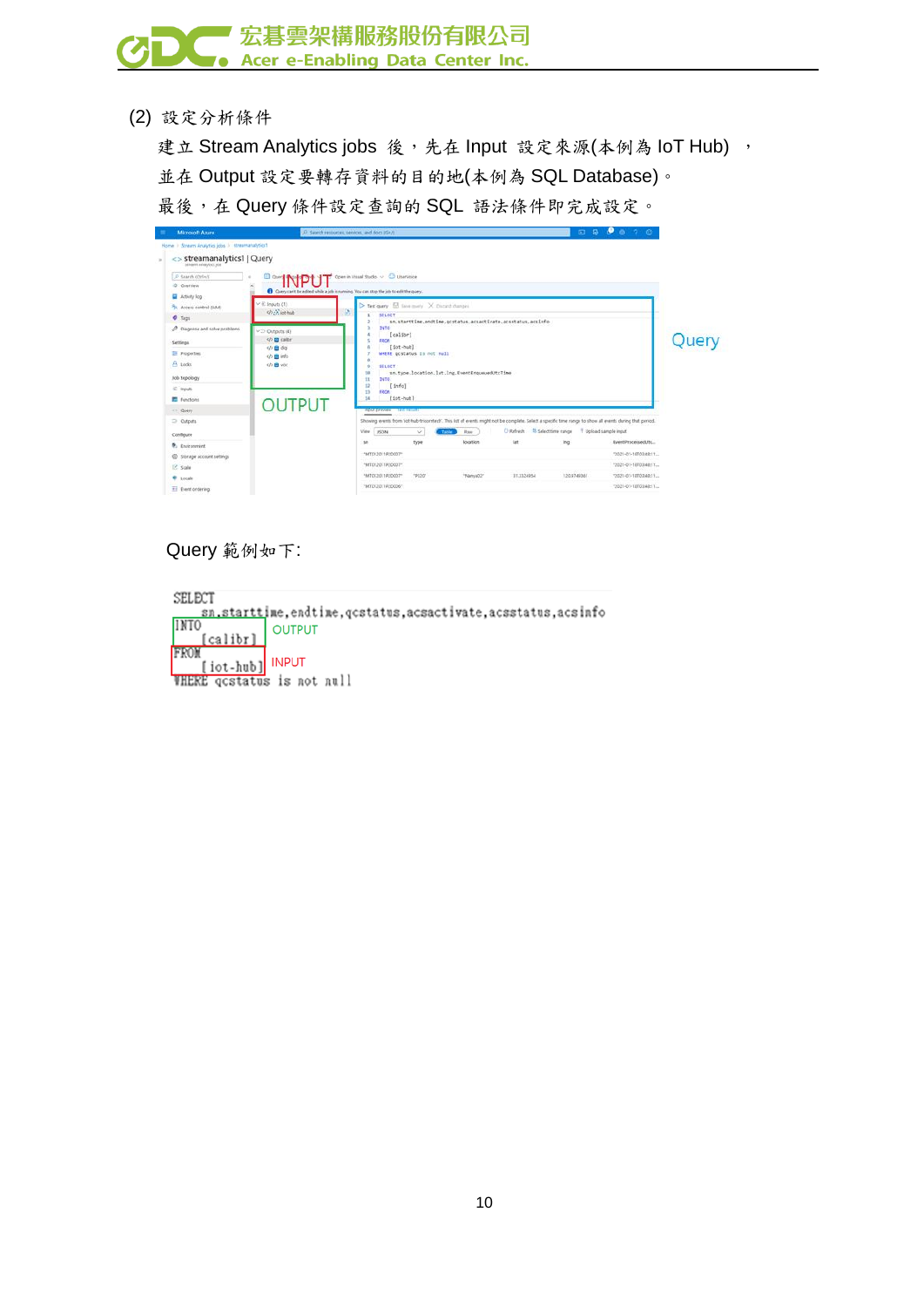

5. 利用 Power BI 產製報表

Power BI 是 Microsoft 提供的業務分析服務。旨在提供交互式可視化和商業智能功能,可 供用戶創建自己的報表和儀表板。

本案例中,SQL database 的資料做為 Power BI 的持續性資料來源,利用這些資料,可在 Power BI 中產出自訂的統計報表。